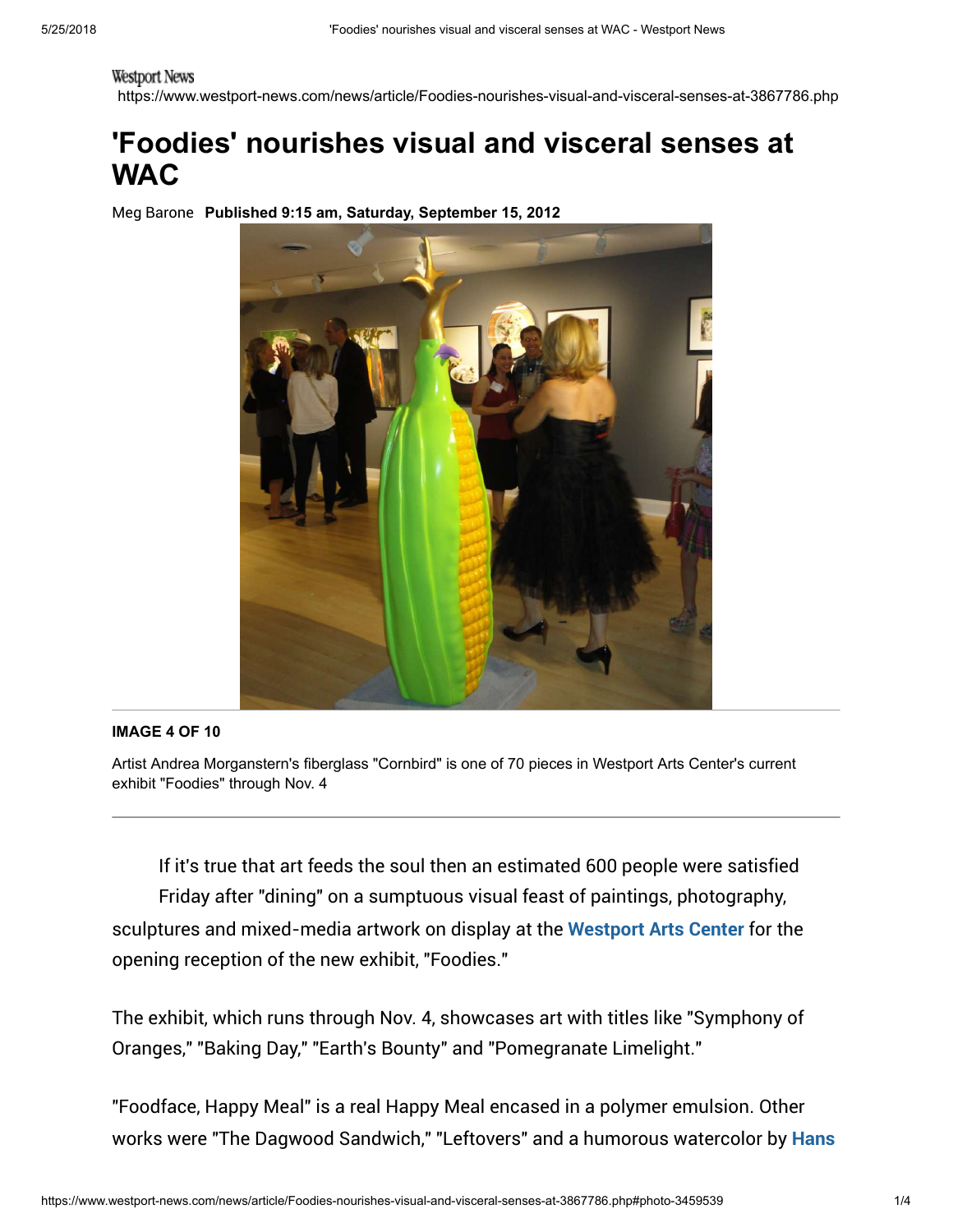Wilhelm [called "Pigs and Peas."](https://www.westport-news.com/search/?action=search&channel=news&inlineLink=1&searchindex=solr&query=%22Hans+Wilhelm%22)

And then there was dessert-themed works -- "Sweet Surprise," "Banana Split," "Strawberry Garden," "Rainier Cherries," "Red Grapes" and [Nancy Reinker](https://www.westport-news.com/search/?action=search&channel=news&inlineLink=1&searchindex=solr&query=%22Nancy+Reinker%22)'s mixedmedia "Your Just Desserts."

"The show is very stimulating for all of your senses," said artist [Valerie Lynn O'Halpin](https://www.westport-news.com/search/?action=search&channel=news&inlineLink=1&searchindex=solr&query=%22Valerie+Lynn+O%27Halpin%22) of Stamford, whose rapidograph pen-and-ink creation featured eggs, melon, lobster, strawberries, chocolate cake and grapes. It took her more than 100 hours over six months to complete the piece that she calls "Food for Thought."

WAC board member **[Dan Levinson](https://www.westport-news.com/search/?action=search&channel=news&inlineLink=1&searchindex=solr&query=%22Dan+Levinson%22)** said food for thought is what the arts center serves up every day. "The mission is to engage the community in meaningful conversation ... Art is the only thing that has a shot at changing the world," he said.

For Friday night's opening, the center doubled as an art and food gallery featuring local artists' works and local chefs' creations.

[Helen Klisser](https://www.westport-news.com/search/?action=search&channel=news&inlineLink=1&searchindex=solr&query=%22Helen+Klisser%22) During, WAC's director of visual arts, invited local artists to submit their interpretation of food in any medium, from painting and sculpture to photography and video. While appreciating the artists' conceptual displays of food, patrons savored real culinary artistry by well-known local chefs and purveyors.

The Foodies showcase includes the work of 70 artists from across the state and New York. The pieces were chosen by a panel of four jurors and food experts from more than 140 submissions. [Chef Michel Nischan](https://www.westport-news.com/search/?action=search&channel=news&inlineLink=1&searchindex=solr&query=%22Chef+Michel+Nischan%22), owner of the Dressing Room; [Bill Taibe](https://www.westport-news.com/search/?action=search&channel=news&inlineLink=1&searchindex=solr&query=%22Bill+Taibe%22), chef and owner of Le Farm and The Whelk; [Pat Callahan](https://www.westport-news.com/search/?action=search&channel=news&inlineLink=1&searchindex=solr&query=%22Pat+Callahan%22), president of Pepperidge Farm, and [Stew Leonard](https://www.westport-news.com/search/?action=search&channel=news&inlineLink=1&searchindex=solr&query=%22Stew+Leonard%22) Jr. of Stew Leonard's supermarkets.

"What a great way to end the week by celebrating art and food," said Callaghan, pointing out that Pepperidge Farm started the week opening a new innovation center in Norwalk.

Taibe said he always wanted to paint and draw but didn't have artistic talent. "I wanted to get what was in my head down on a piece of paper. Food is my way of doing it. Food